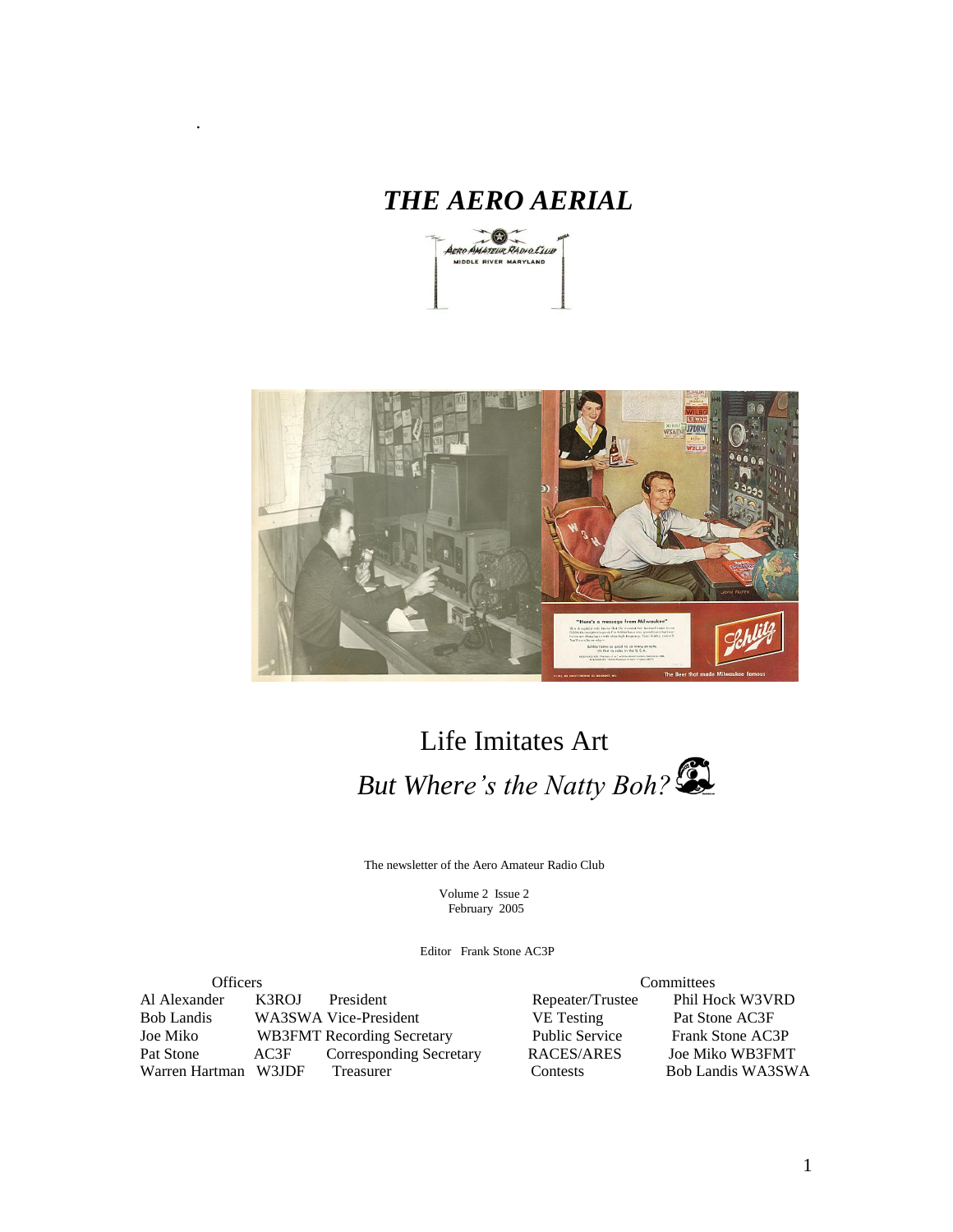### ABOUT THE AERO AMATUER RADIO CLUB

 Meetings: First and Third Wednesdays at 7:30 pm at Coffman's Diner (Middle River and Orem's Rd.)

Nets: See Local Area Net Schedule

 Repeaters: W3PGA (147.24 MHz - / 449.575 MHz -) W3JEH (223.24 MHz -)

WEBSITE: http://mywebpages.comcast.net/w3pga/

### **LOCAL AREA NETS**

### **Day Time Frequency (MHz) NET NAME**

| Daily               | $9 - 10$ am    | 147.03  |
|---------------------|----------------|---------|
| Daily               | $6 - 6:30$ pm  | 3.920   |
| Daily               | $6:30 - 7$ pm  | 146.670 |
| Daily               | 7 pm and 10 pm | 3.643   |
| Daily               | 7 pm           | 146.505 |
| $1st$ Tues          | 7:30 pm        | 145.330 |
| $2nd$ Tues          | 7:30 pm        | 146.670 |
| $2^{\rm nd}$ Wed.   | 8 pm           | 28.445  |
| $4^{\text{th}}$ Wed | 8 pm           | 147.240 |
| $5th$ Wed.          | 8 pm           | 449.575 |

**ORIOLE Net** Maryland Emergency Phone Net Baltimore Traffic Net Maryland/DC/Delaware Traffic Net AERO Code Practice Net Baltimore ARES Net Baltimore County RACES Net AERO ARC Net AERO ARC Net AERO ARC Net

# **W3RMN SK**

Ken, KB3JVP, reports that Ralph Sparks, W3RMN passed away around December 10, 2004. Although he was not a member for many years, Ralph was a founding member of AERO ARC and for a time served as a club officer. We are saddened by his passing.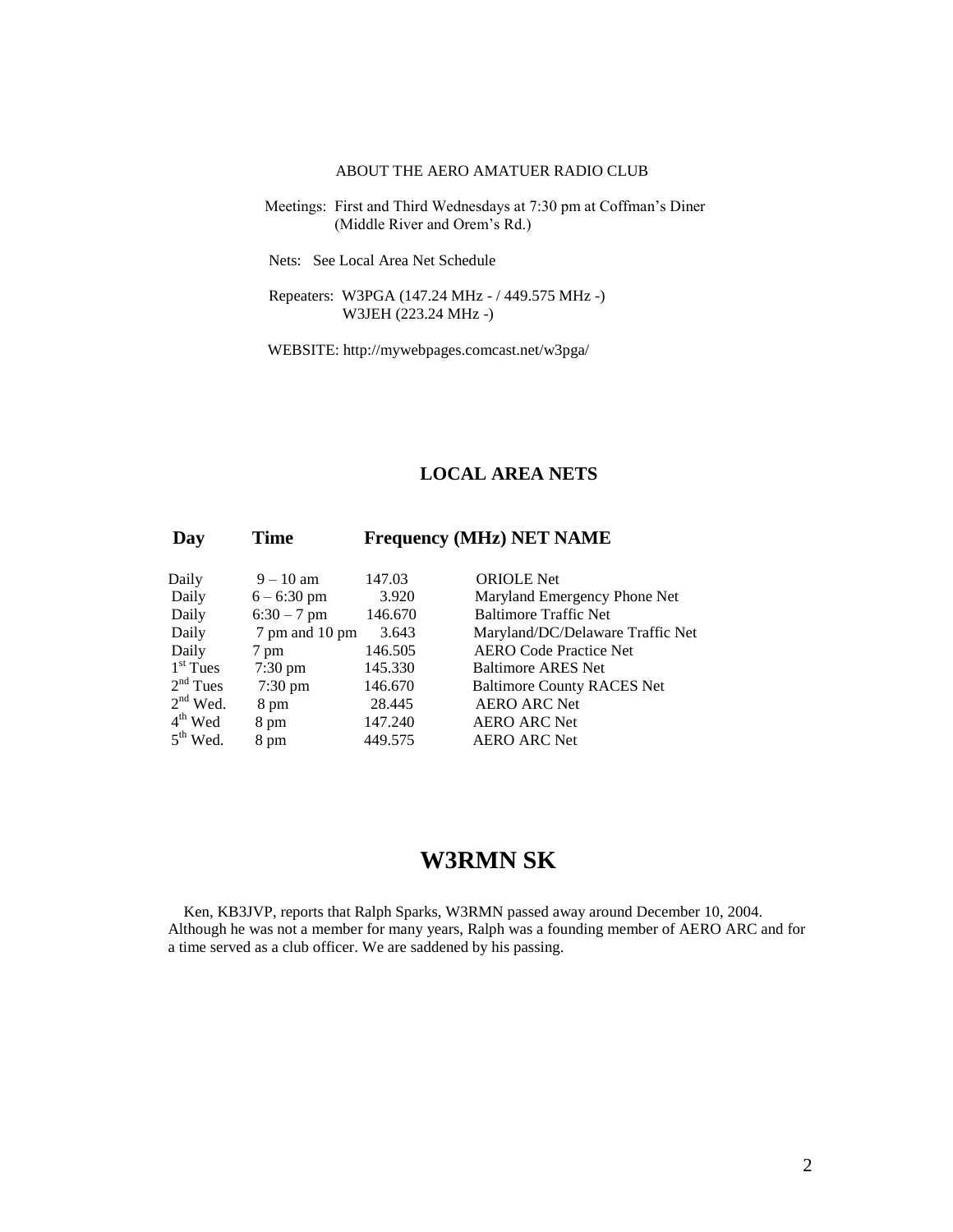### **Station Activities**

AC3F made a rare on the air appearance for Straight Key Night. K3ROJ is sporting a new mobile antenna mount on his truck.. KB3KRV is testing tolerance to B+ Voltage in vacuum tube circuits. AC3P successfully sent e-mail over packet radio with WINLINK 2000. KB3KRW made an appearance on the AERO Code Practice Net. KB3JVP is testing the s.w.r. of picket signs on VHF.

## **Public Service**

There were no public service events in January or February.

The Columbia Amateur Radio Association has agreed to coordinate communications for the May 2005 ADA Bike Tour. The Harford County ARES group has agreed to do the same for the October 2005 Havre de Grace ADA Walk. These events were previously coordinated by the AERO ARC.

The club will continue to coordinate communications for the Baltimore ADA Walk in October 2005.

# **Net Report**

Two Meter Net: WB3FMT (NCS), K3ROJ, KB3JVP, KB3KRV, KB3JDE

70 cm Net: WB3FMT (NCS), KB3JVP, KB3KRV, K3ROJ, KB3JDE, AC3P

10 Meter net: AC3P (NCS), W3JEH, W3VRD, KB3KRW, K3ROJ, KB3JVP

## **ARES/RACES**

Joe WB3FMT, Eric KB3JDE, and Frank AC3P represented the Aero ARC at the annual Baltimore County RACES meeting in Towson on January  $5<sup>th</sup>$ .

The staff of the Baltimore County Office of Emergency Preparedness thanked the ham radio community for their service for 2004. They especially noted our help during the August  $15<sup>th</sup>$ HAZMAT drill involving the area hospitals.

BACO RACES Officer, Al Nollmeyer W3YVQ, gave a PowerPoint presentation outlining the design of the new WINLINK 2000 system which, when implemented, will permit the served agencies to link to the Internet via amateur radio during emergencies. Al also made a pitch for new equipment at the EOC and for county support in the fight against BPL interference.

On January 11 the regular monthly RACES drill took place. AC3P served as liaison station between the Baltimore County and Central Region Nets. WB3FMT checked into the Baltimore County net.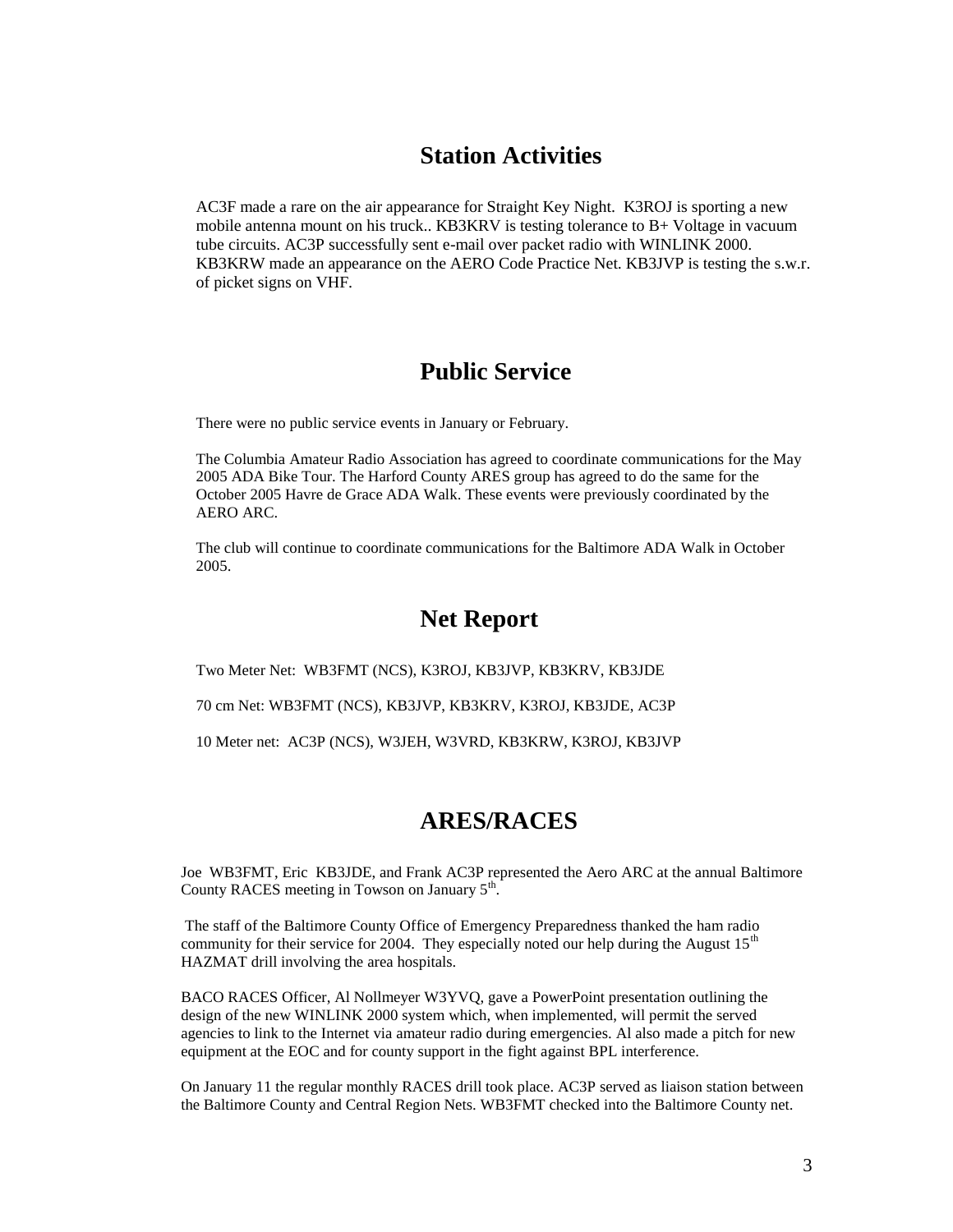# **From NIST:** *( ed. Note Morse Lives)*

### **Experiments at Demolition of Old Washington Convention Center Aim to Improve First Responder Communications**

**FOR IMMEDIATE RELEASE:** Dec. 15, 2004

**CONTACT**: [Laura Ost](mailto:laura.ost@nist.gov) ( 301) 975-4034

> **[Gail Porter](mailto:gail.porter@nist.gov)** (301) 975-3392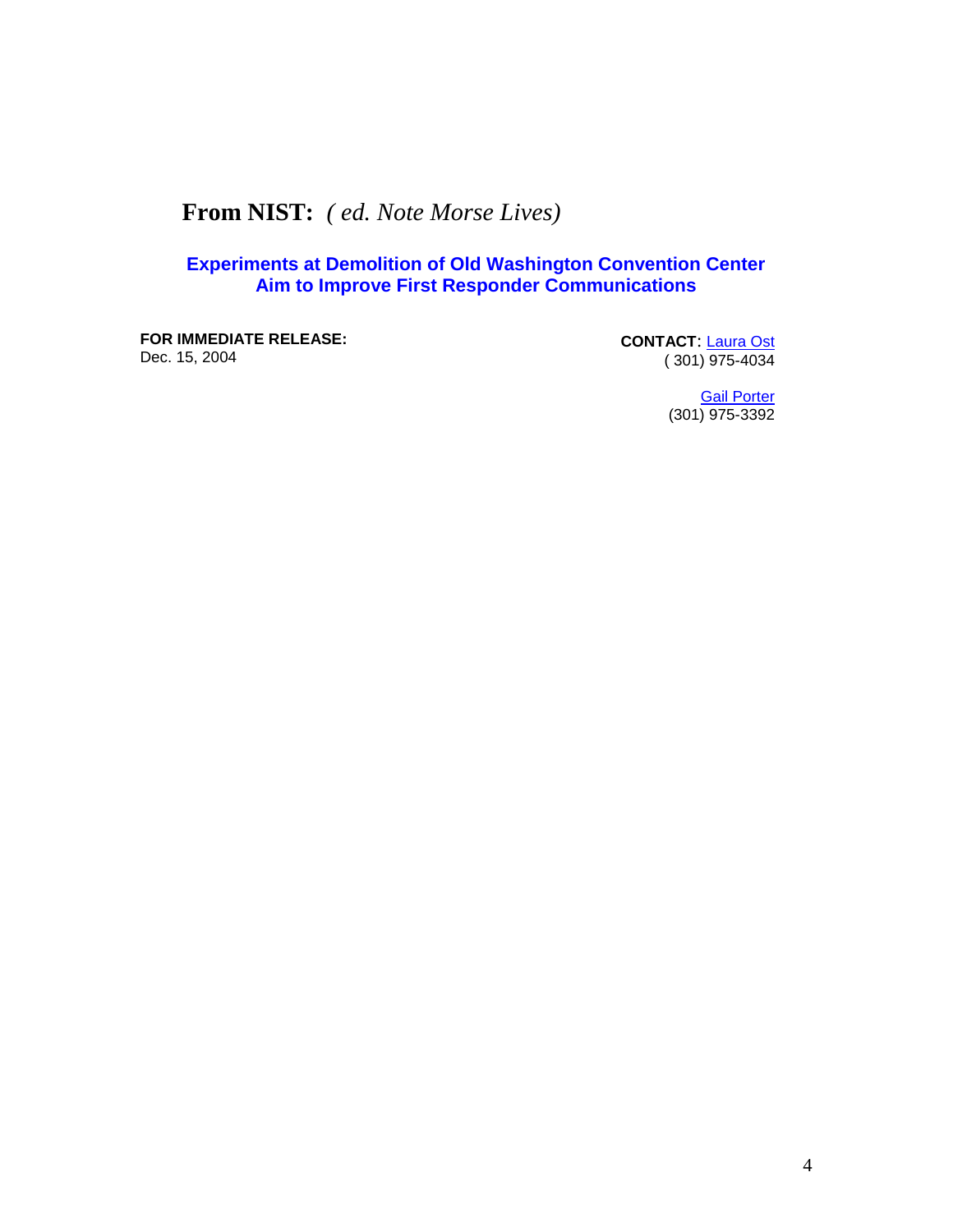Experiments aimed at improving emergency radio communications will be performed by researchers from the Department of Commerce's National Institute of Standards and Technology (NIST) at the old Washington Convention Center in downtown Washington, D.C., before, during and after its demolition on Dec. 18, 2004.

The NIST work, which supports public safety programs of the U.S. departments of Homeland Security and Justice, is intended to help improve the communications capabilities of first responders. First responders who rely on radio communications often lose signals in shielded or complex environments such as the basements or elevator shafts of buildings. It also is very difficult to detect radio signals through the dense rubble of a building that has collapsed as a result of natural disasters or terrorist attacks.

To simulate disaster environments, NIST is using realworld "laboratories"—buildings that are scheduled to be imploded as part of construction and recycling projects. The old Washington Convention Center is among a series of buildings around the country that NIST is using for radio propagation experiments. Among its tasks, NIST is investigating new tools to improve communications, such as methods for detecting very weak radio signals and the use of improvised "antennas" made of metal found in debris to boost signals.

"We're trying to understand the whole radio propagation process in these huge buildings both before and after a collapse," says Chris Holloway, the researcher from NIST's Boulder, Colo., laboratories who is heading up the



NIST electrical engineers Chris Holloway and Galen Koepke place transmitters in a protected air vent at the old Washington Convention Center prior to the implosion of the building.

Photo by Gail Porter/NIST

[Click here to download a high resolution](http://www.nist.gov/public_affairs/images/Implosion_Site1_Holloway_Koepke.jpg)  [version of this image.](http://www.nist.gov/public_affairs/images/Implosion_Site1_Holloway_Koepke.jpg) [Additional photos.](http://www.nist.gov/public_affairs/releases/demolition_extraphotos.htm)

View **B-roll footage** [of NIST researchers](http://realex.nist.gov:8080/ramgen/implosion.rm)  [conducting experiments at the old](http://realex.nist.gov:8080/ramgen/implosion.rm)  [Washington Convention Center site.](http://realex.nist.gov:8080/ramgen/implosion.rm) Require[s Real Player.](http://www.real.com/freeplayer/?rppr=rnresources)

experiments. "We're specifically looking at very large buildings because that's where you're likely to have communications problems and large numbers of people involved in an emergency situation."

The NIST team will place a set of about 25 battery-operated transmitters at various locations in the convention center prior to demolition. The transmitters send signals near the frequency bands used by emergency personnel and mobile telephones. Scientists will monitor and map the strength of signals sent by the transmitters to receivers outside the building before, during and after the building is imploded. After the implosion, NIST researchers will study various schemes for detecting signals by searching with directional antennas and by connecting detectors to metal debris found within the rubble of the building.

The researchers will be using a variety of techniques, including a method for measuring received signal strength and detecting very weak signals (see at right). NIST researchers hope to develop reliable, cost-effective tools that can be retrofitted to existing radio systems to assist emergency personnel in locating and perhaps communicating with rescuers and other survivors trapped inside a collapsed building. For example, using software that turns sounds into visual images, first responders may be able to receive and see simple patterns—like Morse code—from a survivor repeatedly turning a radio or phone on and off, in cases where the signal was too weak to receive audible voice messages.

The research is funded in part by the Department of Homeland Security and the Department of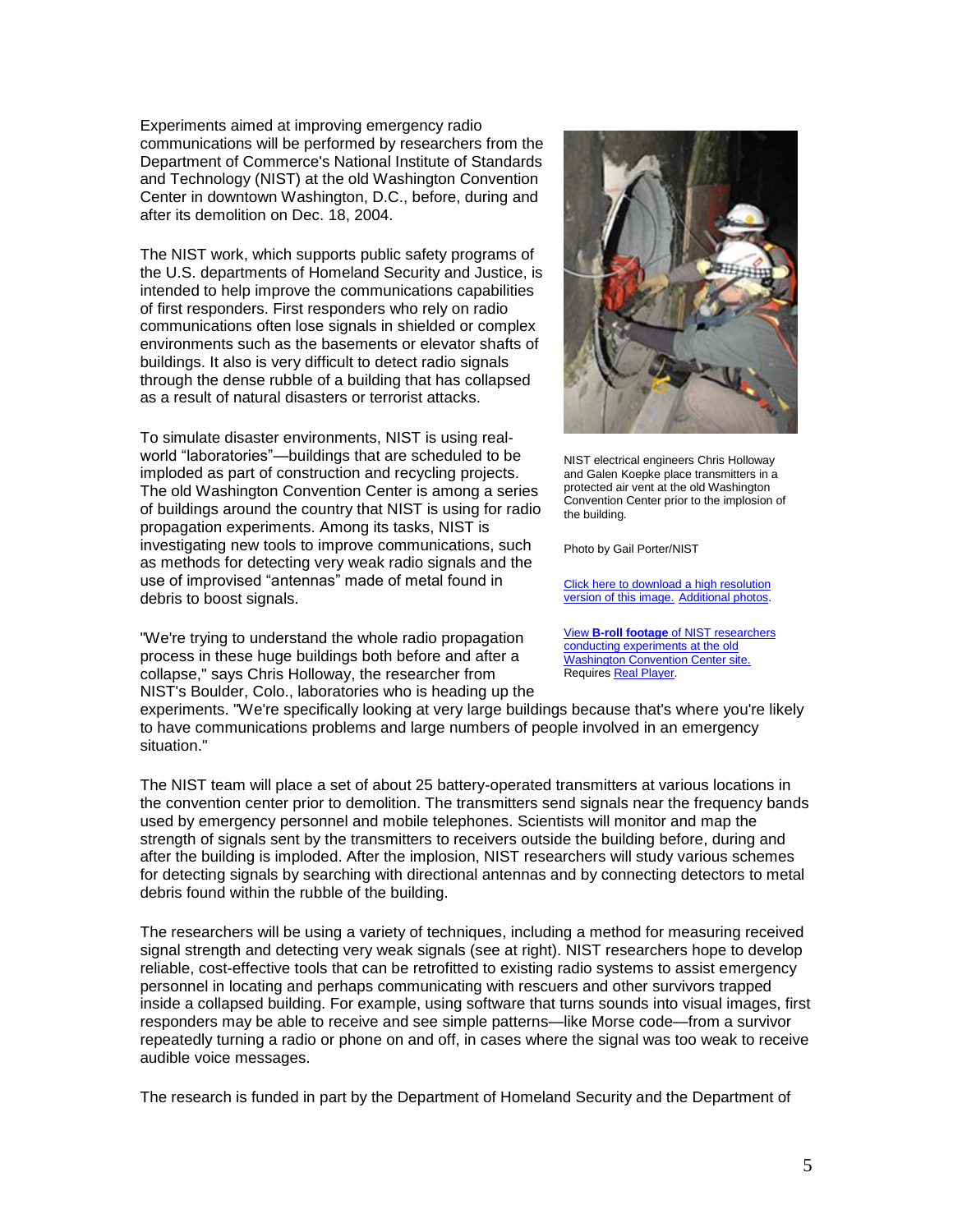Justice's Community Oriented Policing Services.

As a non-regulatory agency of the U.S. Department of Commerce's Technology Administration, NIST develops and promotes measurement, standards and technology to enhance productivity, facilitate trade and improve the quality of life.

For additional information on NIST Emergency Communication projects [see this fact sheet.](http://www.nist.gov/public_affairs/factsheet/improving_first_resp_comm.pdf)

|  | <b>Signal Code</b> |
|--|--------------------|
|  |                    |
|  |                    |
|  |                    |

A weak "Morse code" audio signal that gets lost in static (left side of graphic) becomes easier to identify when converted to a visual image focusing on a narrow band of signals (right side of graphic).

[Click here to download a high resolution version of this image.](http://www.nist.gov/public_affairs/images/Morse_Code_Signal.tif)

#### **Background on NIST Radio Propagation Experiments**

#### **Other NIST Tests**

NIST performed its first set of building implosion experiments at the 13-story Fischer Public Housing Project in New Orleans in January 2004. A second set of experiments was performed at Veterans Stadium in Philadelphia in March 2004. The old Washington Convention Center is the third site in this series.

To complement the implosion experiments, NIST also is performing radio-propagation studies in existing public buildings that will remain standing. This work involves mapping signal strength throughout the buildings to identify potential weak-signal "dead spots" that might hinder emergency rescue efforts. Ultimately, the researchers plan to generate a large set of publicdomain data on differences in signal reception at emergency communications frequencies for different types of building environments.

During the week of Nov. 29, 2004, the NIST crew carried out such tests in Maryland in cooperation with the Montgomery County Fire Department. Previous signal-strength mapping tests were performed at an office building in Arizona in May 2004 with members of the Phoenix Fire Department; at a hotel in Colorado Springs, Colo., in June 2004; and at a supermarket in Boulder, Colo., in August 2004.

#### **Detecting Weak Radio Signals**

NIST researchers are using a reliable, inexpensive method that improves detection of weak radio signals for first responders in emergency situations. Based on an approach used in deep-space communications, the method may improve signal detection sensitivity by several orders of magnitude over a standard handheld radio receiver.

When a radio signal is weak, a person listening to a radio receiver hears only static but may be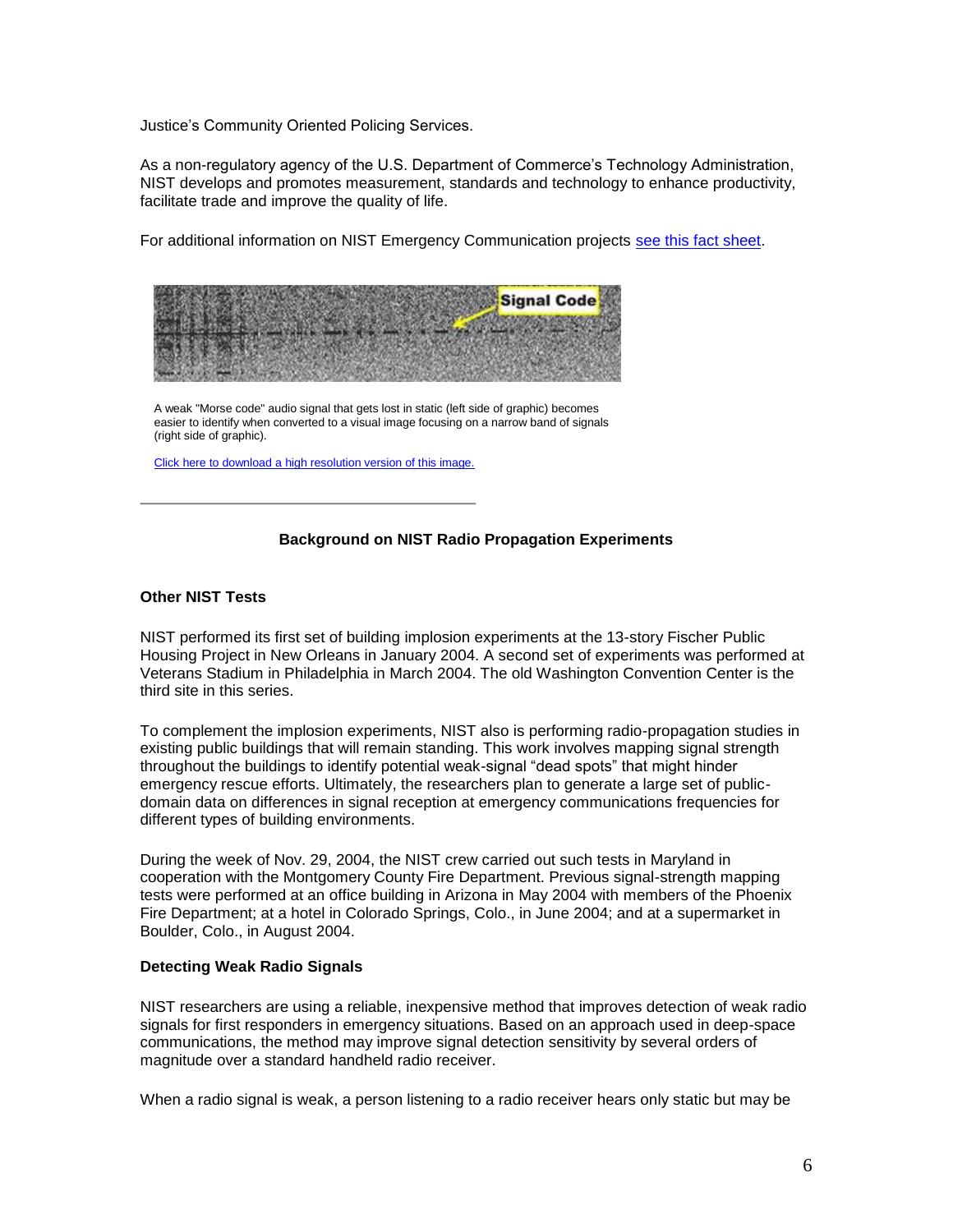able to see the signals if they are converted to a visual display. A visual pattern becomes even easier to see when the signals are confined to a narrow frequency spectrum, as in the NIST application.

The method uses a standard communications receiver to receive a very narrow band of highfrequency radio signals and convert them to lower frequencies. A sound card connected to a personal computer digitizes signals in this band of frequencies. Computer software uses signalprocessing techniques to amplify and/or graphically display the digitized signals. The system is calibrated using a new NIST-developed technique, so that the strength of the radio signals can be displayed in absolute units (electric field strength). These calibrated measurements are made possible by NIST laboratory characterizations of antennas and other components. Calibration of the equipment also allows comparison of signal strength measurements made with different receiver systems and may allow manufacturers to verify their product's performance.

The NIST researchers have applied this variety of tools to the specific needs of the public safety community, where systems must be reliable, inexpensive and easy to implement and use in emergency scenarios. The radio receiver is a type already used by many first responders, the sound card is commercially available, and the required audio-recording software is widely available for a nominal charge. In the field, the method could be used to detect faint patterns of data signals (such as Morse code) sent by emergency responders unable to communicate through voice signals. A radio transmitter also might be programmed to emit such signals automatically to help locate a first responder who has collapsed or fallen.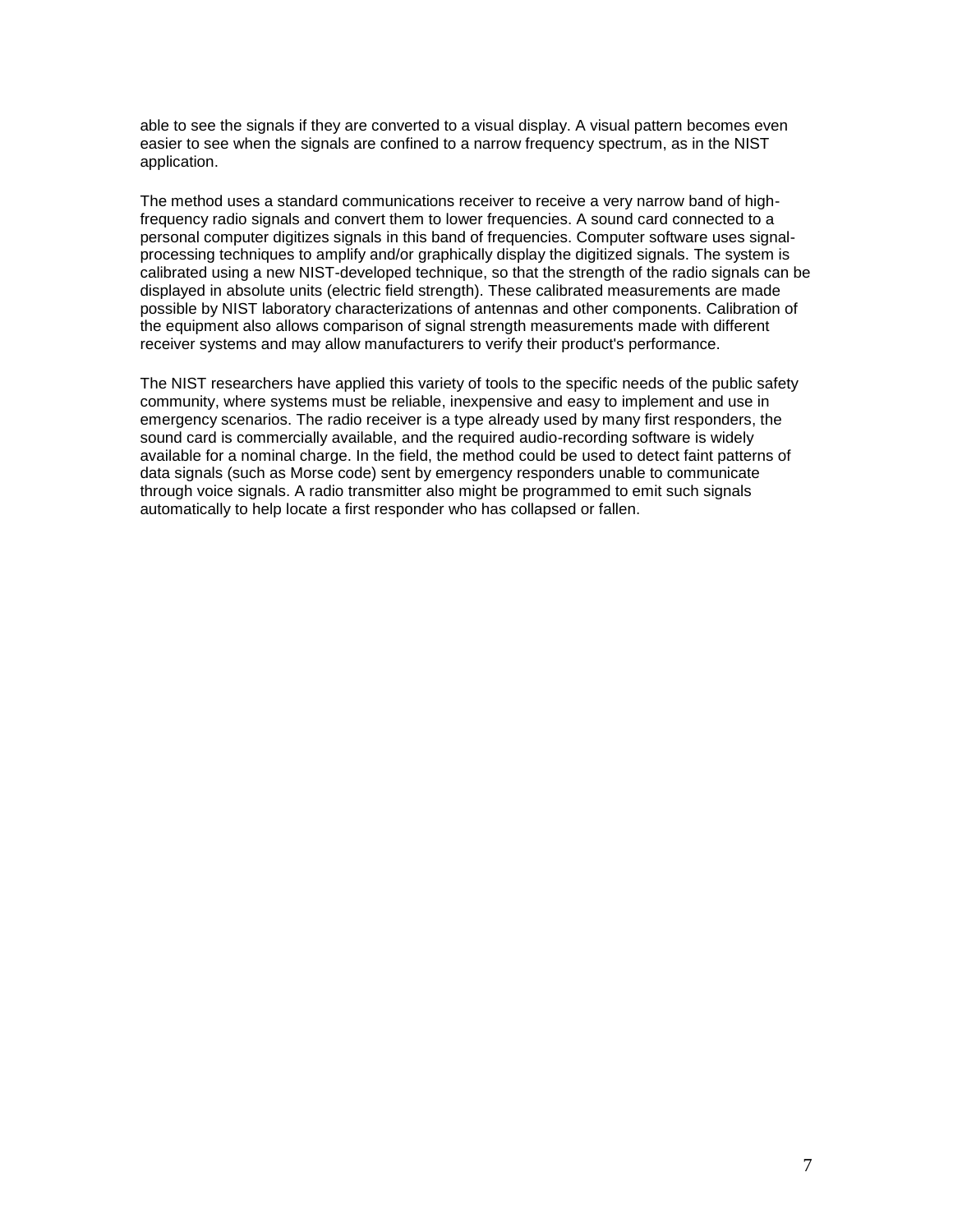### **This Month in Aero ARC History** *By WB3FMT*

There are currently 10 Meeting Log Books. The recording information period goes from February 6, 1949 through June 1956 and, again from October 1959 through today.

I reviewed the meeting logs for February for the following years and selected a bit of Aero club history.

This month is Aero Club History - February

### **February in History**

| <b>56 Years Ago</b> | 1949                                                                                                                                                                                                                                                                                                               |
|---------------------|--------------------------------------------------------------------------------------------------------------------------------------------------------------------------------------------------------------------------------------------------------------------------------------------------------------------|
| 2/9/1949            | The club had a new address at 1215 Wilson Point Road                                                                                                                                                                                                                                                               |
| 2/23/1949           | Calls letters W3PGA licenses received.                                                                                                                                                                                                                                                                             |
| <b>55 Years Ago</b> | 1950                                                                                                                                                                                                                                                                                                               |
| $2 - 22 - 50$       | The club is still trying to get a new club name. Some of the<br>suggestions were: MARCO Amateur Radio Club<br><b>GLM Radio Club</b><br>Aircrafters Amateur Radio Society<br><b>Avionics Amateur Radio Society</b><br>The club purchased the T3 Barracks for \$100 to be co-owned with<br>the Model Rail Road club. |
| <b>35 Years Ago</b> | 1970                                                                                                                                                                                                                                                                                                               |
| 2-18-1970           | The club has been notified to move out of the club house ASAP.                                                                                                                                                                                                                                                     |
| <b>30 Years Ago</b> | 1975                                                                                                                                                                                                                                                                                                               |
| 2/26/1975           | Warren Hartman reported that the club's WR3AFI repeater license<br>is at the post office.                                                                                                                                                                                                                          |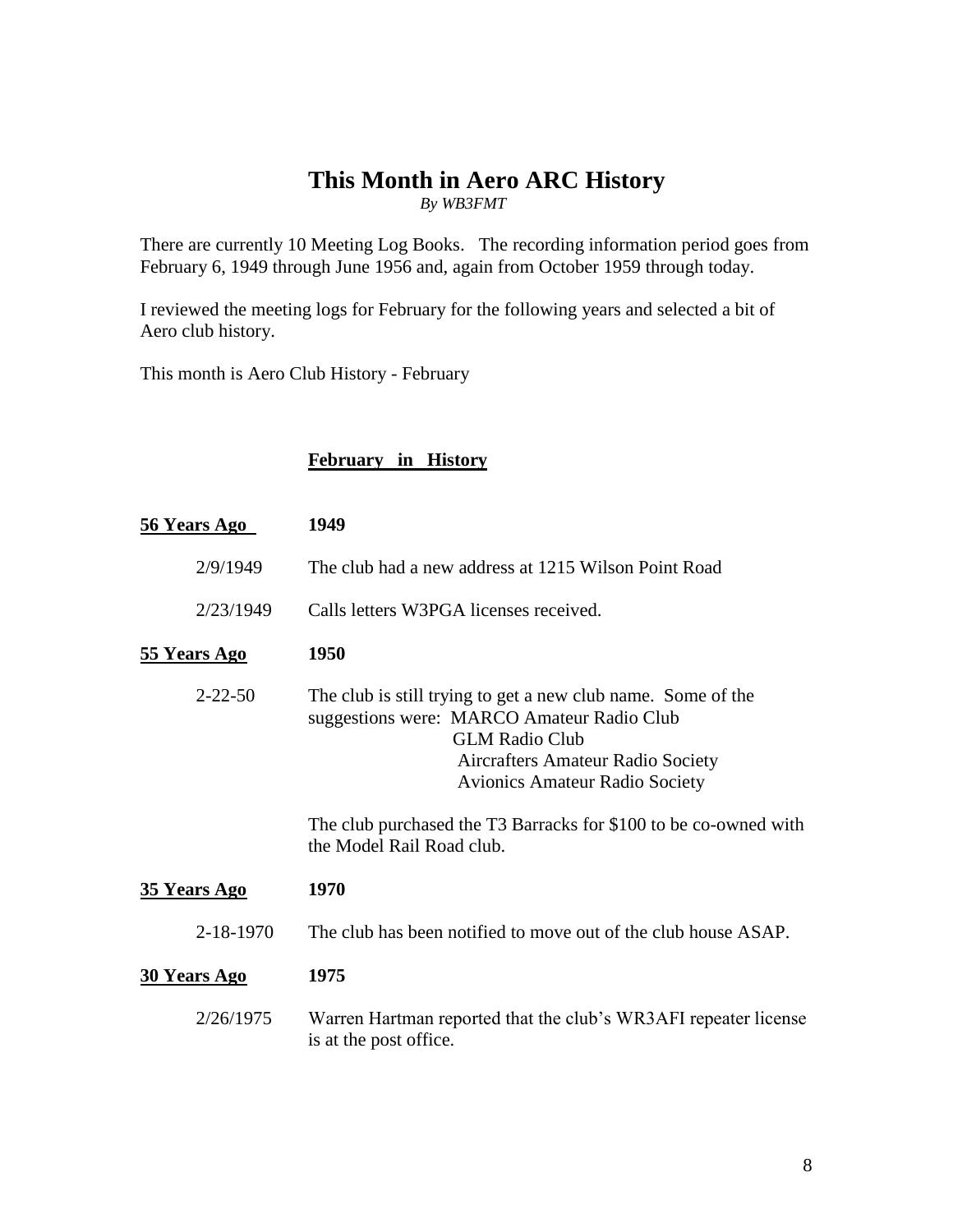| 25 Years Ago        | 1980                                                                                                                                                                                                                                        |  |  |
|---------------------|---------------------------------------------------------------------------------------------------------------------------------------------------------------------------------------------------------------------------------------------|--|--|
| 2/6/1980            | The 450 unit is operational at 449.55 out and 444.55 in. The club<br>is requesting an auxiliary 222 link is requested, info is sent to T-<br>Mark.                                                                                          |  |  |
| 20 Years Ago        | 1985                                                                                                                                                                                                                                        |  |  |
| 2/20/1985           | The club got federal approval for non-profit organization.                                                                                                                                                                                  |  |  |
| <b>15 Years Ago</b> | 1990                                                                                                                                                                                                                                        |  |  |
| 2/7/1990            | Phil Hock showed some pictures printed by a computer on<br>a Panasonic matrix printer using Ventura publisher.                                                                                                                              |  |  |
| <b>10 Years Ago</b> | 1995                                                                                                                                                                                                                                        |  |  |
| 2/1/1995            | Meeting held at room 7 at Kenwood High School. Frank<br>Stone AC3P was a visitor.                                                                                                                                                           |  |  |
| 2/19/1995           | New Toys - J Hill showed his new Unitrex Hand<br>Calculator and slide rule made in Japan. Phil showed a<br>"handy dandy" pocket tool w/3 size nut driver, 2 screw<br>drivers, blades and all for only \$1.00 from GE sold by Walt<br>Dixon. |  |  |
| 5 Years Ago         | 2000                                                                                                                                                                                                                                        |  |  |
| 2/2/2000            | Frank AC3P has purchased 2 Radio Shack 10 meter rigs.<br>Bob WA3SWA also brought a RS 10 meter rig also.                                                                                                                                    |  |  |
|                     | (Ed Note: Frank unloaded the RS rigs, one in<br>Berryville in 2003, the other at the BRATSFEST<br>2004).                                                                                                                                    |  |  |